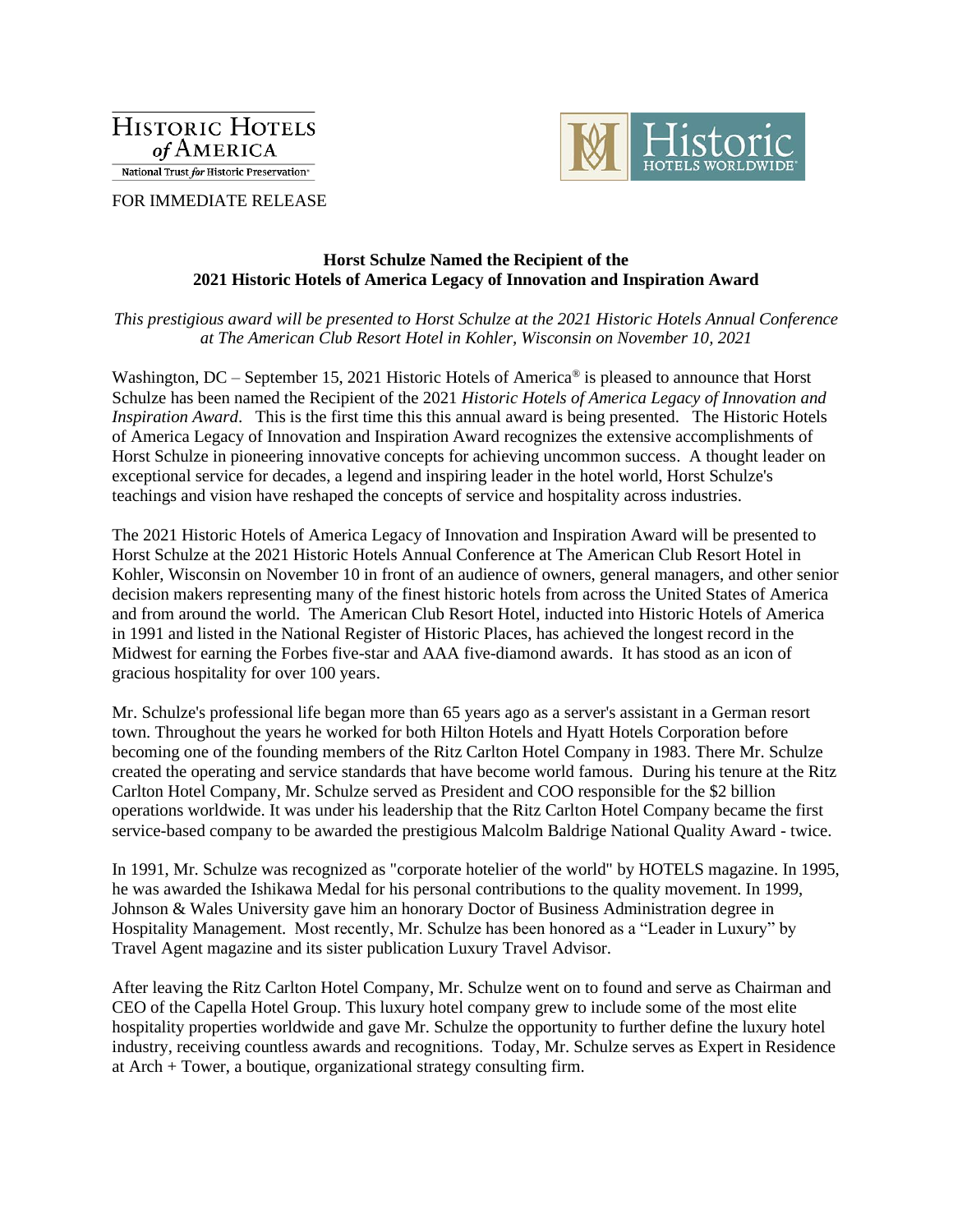Horst Schulze recently completed his first book on *[Excellence Wins: A No Nonsense Guide to-Becoming](https://nam02.safelinks.protection.outlook.com/?url=https%3A%2F%2Fwww.amazon.com%2FExcellence-Wins-No-Nonsense-Becoming-Compromise%2Fdp%2F0310352096%2Fref%3Dsr_1_1%3Fdchild%3D1%26gclid%3DCjwKCAjwp_GJBhBmEiwALWBQk3JmlNPx3EleIevIuTh4xLX3ttkZkbC1wzVt76O5e2VvMU21YEcgExoCMcQQAvD_BwE%26hvadid%3D322336457929%26hvdev%3Dc%26hvlocphy%3D9007531%26hvnetw%3Dg%26hvqmt%3De%26hvrand%3D3815054037810034615%26hvtargid%3Dkwd-623124397899%26hydadcr%3D2734_10399017%26keywords%3Dexcellence%2Bwins%26qid%3D1631381575%26sr%3D8-1&data=04%7C01%7Clhorwitz%40historichotels.org%7C8ea86a9487564f27f13a08d9777cb070%7C6752f108339240eea7291f58085694d7%7C0%7C0%7C637672199721007825%7CUnknown%7CTWFpbGZsb3d8eyJWIjoiMC4wLjAwMDAiLCJQIjoiV2luMzIiLCJBTiI6Ik1haWwiLCJXVCI6Mn0%3D%7C1000&sdata=3q6pLagvAzhUl6uSX4oEOTuXWE2ZONyrqcML7XhUdVU%3D&reserved=0)  [the Best in a World of-Compromise](https://nam02.safelinks.protection.outlook.com/?url=https%3A%2F%2Fwww.amazon.com%2FExcellence-Wins-No-Nonsense-Becoming-Compromise%2Fdp%2F0310352096%2Fref%3Dsr_1_1%3Fdchild%3D1%26gclid%3DCjwKCAjwp_GJBhBmEiwALWBQk3JmlNPx3EleIevIuTh4xLX3ttkZkbC1wzVt76O5e2VvMU21YEcgExoCMcQQAvD_BwE%26hvadid%3D322336457929%26hvdev%3Dc%26hvlocphy%3D9007531%26hvnetw%3Dg%26hvqmt%3De%26hvrand%3D3815054037810034615%26hvtargid%3Dkwd-623124397899%26hydadcr%3D2734_10399017%26keywords%3Dexcellence%2Bwins%26qid%3D1631381575%26sr%3D8-1&data=04%7C01%7Clhorwitz%40historichotels.org%7C8ea86a9487564f27f13a08d9777cb070%7C6752f108339240eea7291f58085694d7%7C0%7C0%7C637672199721007825%7CUnknown%7CTWFpbGZsb3d8eyJWIjoiMC4wLjAwMDAiLCJQIjoiV2luMzIiLCJBTiI6Ik1haWwiLCJXVCI6Mn0%3D%7C1000&sdata=3q6pLagvAzhUl6uSX4oEOTuXWE2ZONyrqcML7XhUdVU%3D&reserved=0)*. Jim Collins, author of *Good to Great* and coauthor of *Built to Last*  says of Mr. Schulze's book *– Excellence Wins: "*Horst Schulze created a culture of service that should be a model for all of us. By committing to the highest standards of professionalism – and creating the right systems to achieve them – he inspired thousands of people to embrace and embody the core ideal of sheer unadulterated excellence. With this profoundly useful book, Schulze shares his story, and his methods, so that the rest of us can be uplifted and taught by the master himself."

In the foreword to *Excellence Wins*, Ken Blanchard, author of *The New One Minute Manager*, *Raving Fans*, and *Servant Leadership in Action* says of Horst Schulze: "for more than forty years, among the many hundreds of top CEOs and company presidents I have worked with around the world, Horst Schulze is easily in my top five. Horst has always been a dreamer and a visionary. Horst has always seen his employees as business partners. Horst has always been a classic servant leader. You'll love the pearls of wisdom on every page that come directly from Horst Schulze's experience."

"I am extremely honored to receive the Historic Hotels of America Legacy of Innovation and Inspiration Award," said Horst Schulze. "There is nothing more exciting than to receive recognition by your peers. I'm very grateful and looking forward to being in Kohler, Wisconsin in November."

"On behalf of the National Trust for Historic Preservation, Historic Hotels of America, and Historic Hotels Worldwide, we are pleased to recognize and honor Horst Schulze with the 2021 Historic Hotels of America Legacy of Innovation and Inspiration Award," said Lawrence Horwitz, Executive Vice President, Historic Hotels of America and Historic Hotels Worldwide. "Mr. Schulze has been a legendary pioneer in excellence and service as well as an inspiration to generations of leaders that want to become the best in a world of constant compromise. Both an early and constant disrupter in what was long considered acceptable service, Mr. Schulze's decades of innovation have demonstrated that Excellence Wins every time."

## **About Historic Hotels of America®**

Historic Hotels of America is the official program of the National Trust for Historic Preservation for recognizing and celebrating the finest Historic Hotels. Historic Hotels of America has more than 300 historic hotels. These historic hotels have all faithfully maintained their authenticity, sense of place, and architectural integrity in the United States of America, including 44 states, the District of Columbia, the U.S. Virgin Islands, and Puerto Rico. Historic Hotels of America is comprised of mostly independently owned and operated historic hotels. More than 30 of the world's finest hospitality brands, chains, and collections are represented in Historic Hotels of America. To be nominated and selected for membership into this prestigious program, a hotel must be at least 50 years old; has been designated by the U.S. Secretary of the Interior as a National Historic Landmark or listed in or eligible for listing in the National Register of Historic Places; and recognized as having historic significance. For more information, please visi[t HistoricHotels.org/](http://www.historichotels.org/)US.

## **About Historic Hotels Worldwide**®

Washington DC based Historic Hotels Worldwide<sup>®</sup> is a prestigious collection of historic treasures, including more than 350 legendary historic hotels including many former castles, chateaus, palaces, academies, haciendas, villas, monasteries, and other historic lodging spanning ten centuries. Historic Hotels Worldwide recognizes authentic cultural treasures that demonstrate exemplary historic preservation and their inspired architecture, cultural traditions, and authentic cuisine. To be nominated and selected for induction into Historic Hotels Worldwide, historical lodging properties must be at least 75 years old; utilize historic accommodations; serve as the former home or be located on the grounds of the former home of famous persons or significant location for an event in history; be located in or within